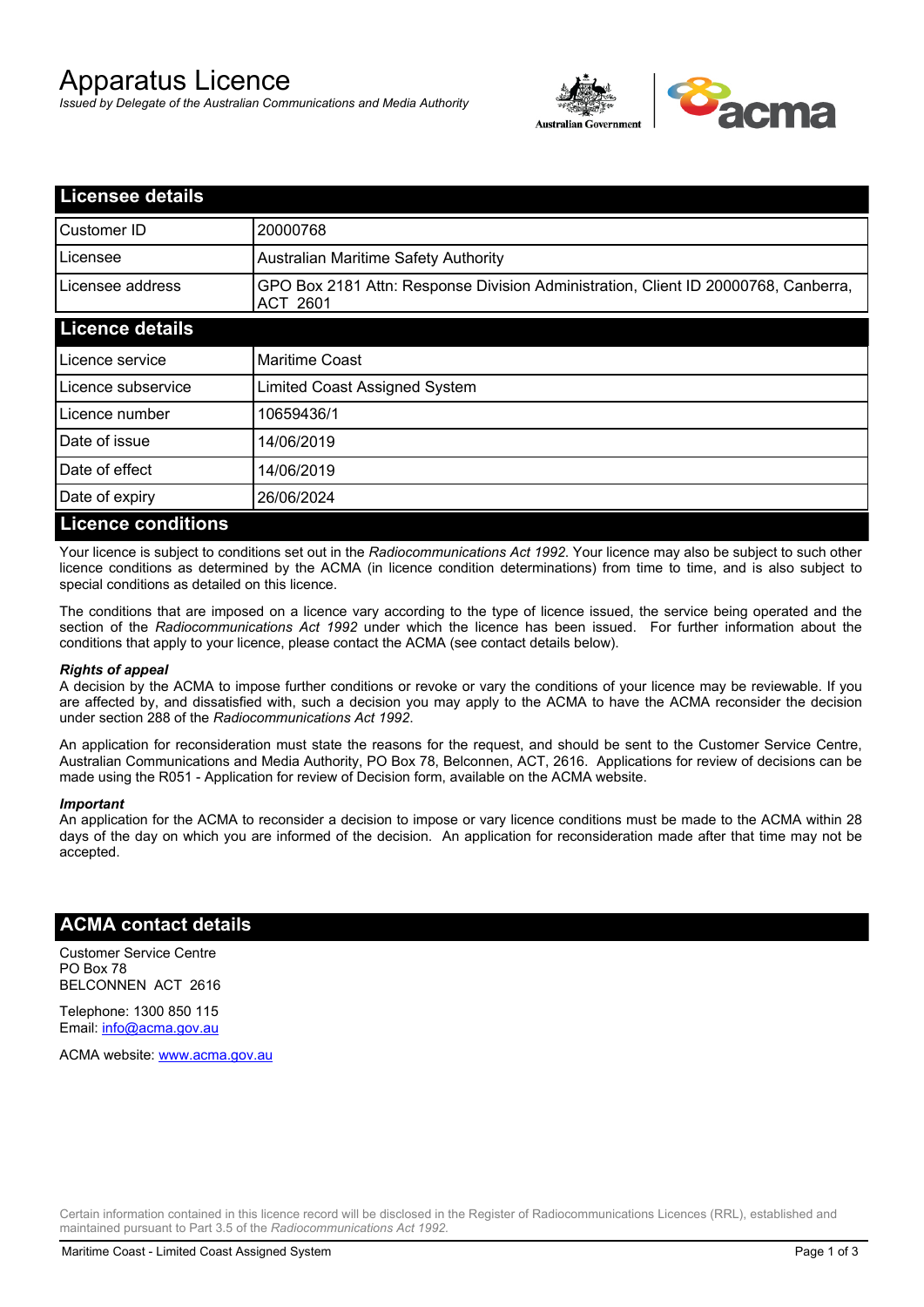# **Advisory Notes applying to licence no.: 10659436/1**

Conditions applicable to the operation of Limited Coast Assigned System authorised under this licence can be found in the Radiocommunications Licence Conditions (Apparatus Licence) Determination and the Radiocommunications Licence Conditions (Maritime Coast Licence) Determination. Copies of these determinations are available from the ACMA and from the ACMA home page (www.acma.gov.au).